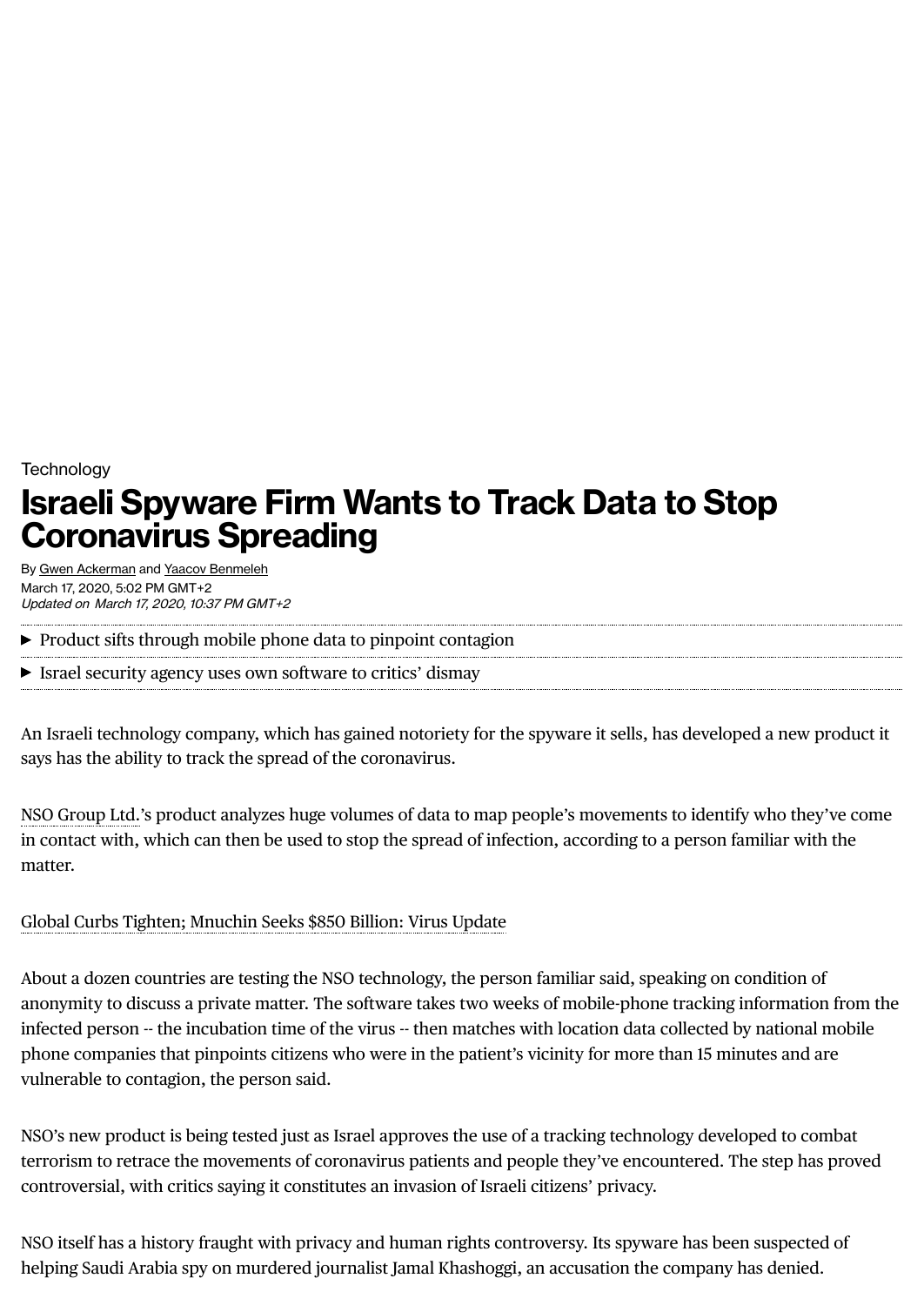Speculation its software may have been used to [hack](https://www.bloomberg.com/news/articles/2020-01-22/un-experts-call-for-probe-into-allegations-of-bezos-phone-hack) the phone of Amazon.com founder Jeff Bezos was also denied by the company. WhatsApp has filed a lawsuit against NSO, alleging that it violated the messaging platform's terms of service by using it as a delivery mechanism for its spyware.

Why You Don't Need to Be Bezos to Worry About Spyware: [QuickTake](https://www.bloomberg.com/news/articles/2020-02-02/why-you-don-t-need-to-be-bezos-to-worry-about-spyware-quicktake)

## **Civilian Product**

The data analysis tool is the company's first civilian product. Unlike NSO's better-known Pegasus spyware, the bigdata software doesn't track mobile phones or conduct surveillance, the person said. It's a civilian product sold to national health ministries and doesn't need special export permission from Israel's Ministry of Defense, the person said.

Should the software determine a possible case of contagion, a text message is sent to the SIM number, without revealing the owner's identity to authorities, the person familiar said. Only when citizens test positive for the virus - and give permission -- can officials correlate their SIM cards with their identities, the person said.

An NSO spokesman confirmed that the company developed a new data-analysis product with the ability to map the spread of the epidemic and help contain it. He declined further comment.

NSO has said it sells its surveillance technoloy to law enforcement and intelligence agencies to help catch criminals and terrorists. It can tap into a phone's microphone and camera, view email and messages and collect location data on the user.

### **'Surveillance Democracy?'**

On Monday, the Israeli government authorized the country's Shin Bet internal security agency to deploy a similar technology to track the virus among its citizens, which was originally developed to monitor the movement of militants.

Critics raised concerns about putting such technology in governments' hands.

"We can use any technoloy to fight this horrible disease," said Tehilla Shwartz [Altshuler](https://en.idi.org.il/experts/1363), head of the democracy in the information age program at the Israel Democracy Institute research center. "The question is, who will do it? And who will supervise it? And who will promise that after this is over, we won't become a surveillance democracy?"

In Taiwan, Singapore and all of Europe, governments hired private companies that send the data they collect to health ministries, Altshuler noted.

"Nowhere have they involved the secret services," she said.

The disease, which originated in China late last year, has spread to 141 countries and regions, infecting more than 180,000 people, killing more than 7,000 and sending economies cratering. Israel has 304 confirmed cases, with no deaths.

Israel's Internal Security Agency to Track [Coronavirus](https://www.bloomberg.com/news/articles/2020-03-17/israel-approves-30-day-tech-tracking-of-coronavirus-carriers) Patients